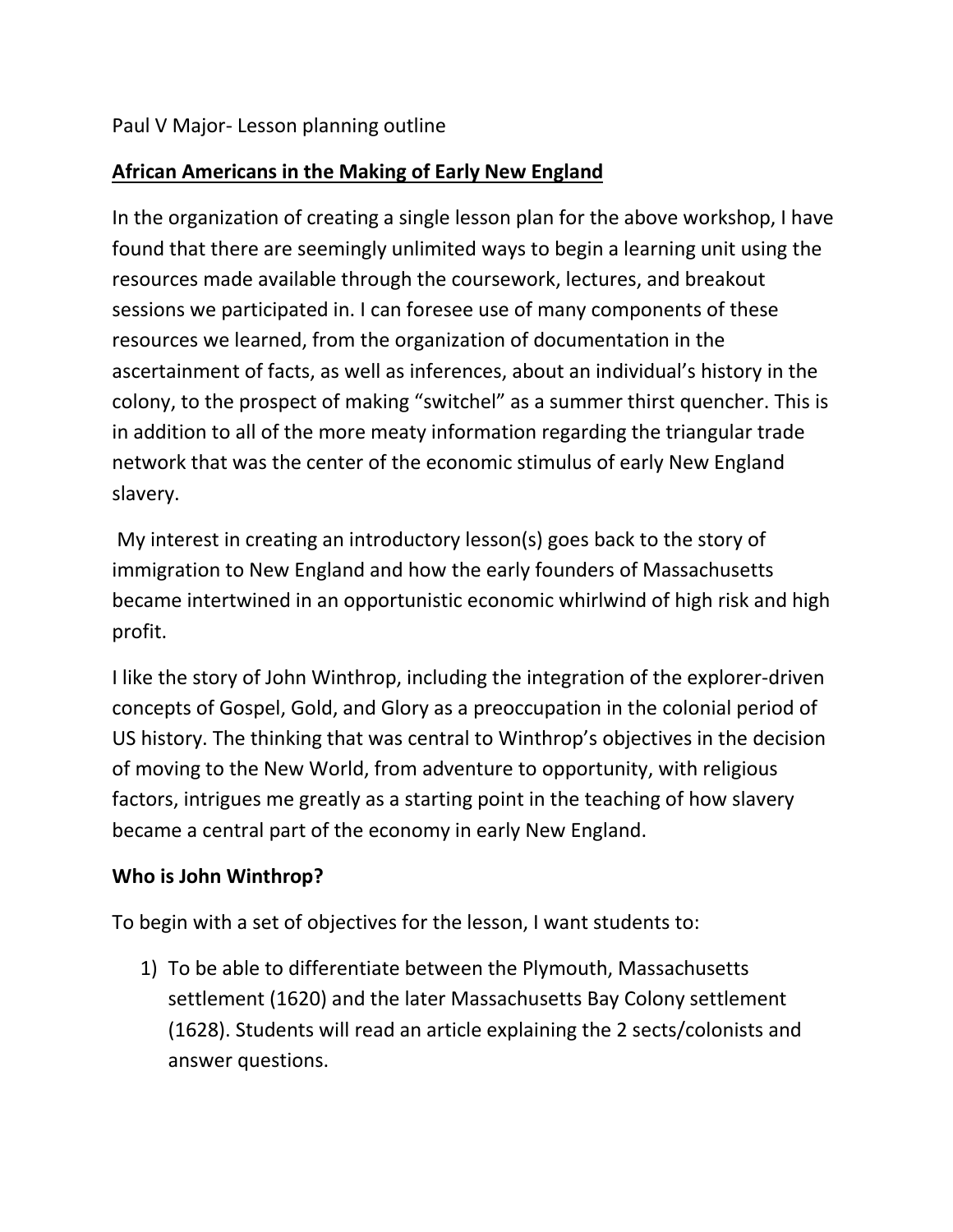2) To explain the role of John Winthrop in a) the establishment of the Massachusetts Bay Colony and b) the introduction of slavery to the colony

In the explanation of #2, a list of issues comes to mind that need to be examined in regard to John Winthrop's involvement in the creation of the colony. After reading excerpts from *Ten Hills Farm*, by C.S. Manegold, as well as a second (and possibly additional) resource(s) to read, and after looking at maps of the North Atlantic, including the West Indies, students will discuss who John Winthrop was and examine the following issues:

*Religious*: What was John Winthrop's (and the colony's) religion and what allowed him to believe that slavery was a viable yet acceptable option, according to his beliefs?

*Business/Economic:* Where did John Winthrop's experience in business play a role in his desire to begin involvement in the slavery trade? Did he see the potential future of moving to the New World as a fulcrum to success?

*Adventure:* Why did John Winthrop determine that moving to the New World would be advantageous to his life, rather than staying in England and running a business venture from there?

*Family*: How did John Winthrop see the role of his family in assisting and supporting the decisions he made regarding movement to the New World as well as the business decisions he made?

*Trade*: What became known as the "triangular trade" route? What products were involved in this trading network? How did John Winthrop have a role in this determination of trade? Mercantile system explained.

## **Further expansion of the lesson plan: A Unit on the Expansion of Slavery**

The use of *Ten Hills Farm* will be used as well as other resources in attempting to answer the above questions. In addition, the choice of John Winthrop as a central character is significant, because it allows a more thorough examination of what happened in the aftermath of the landing at Plymouth Rock, which was essentially the development of the Massachusetts Bay Colony. This is the center of what